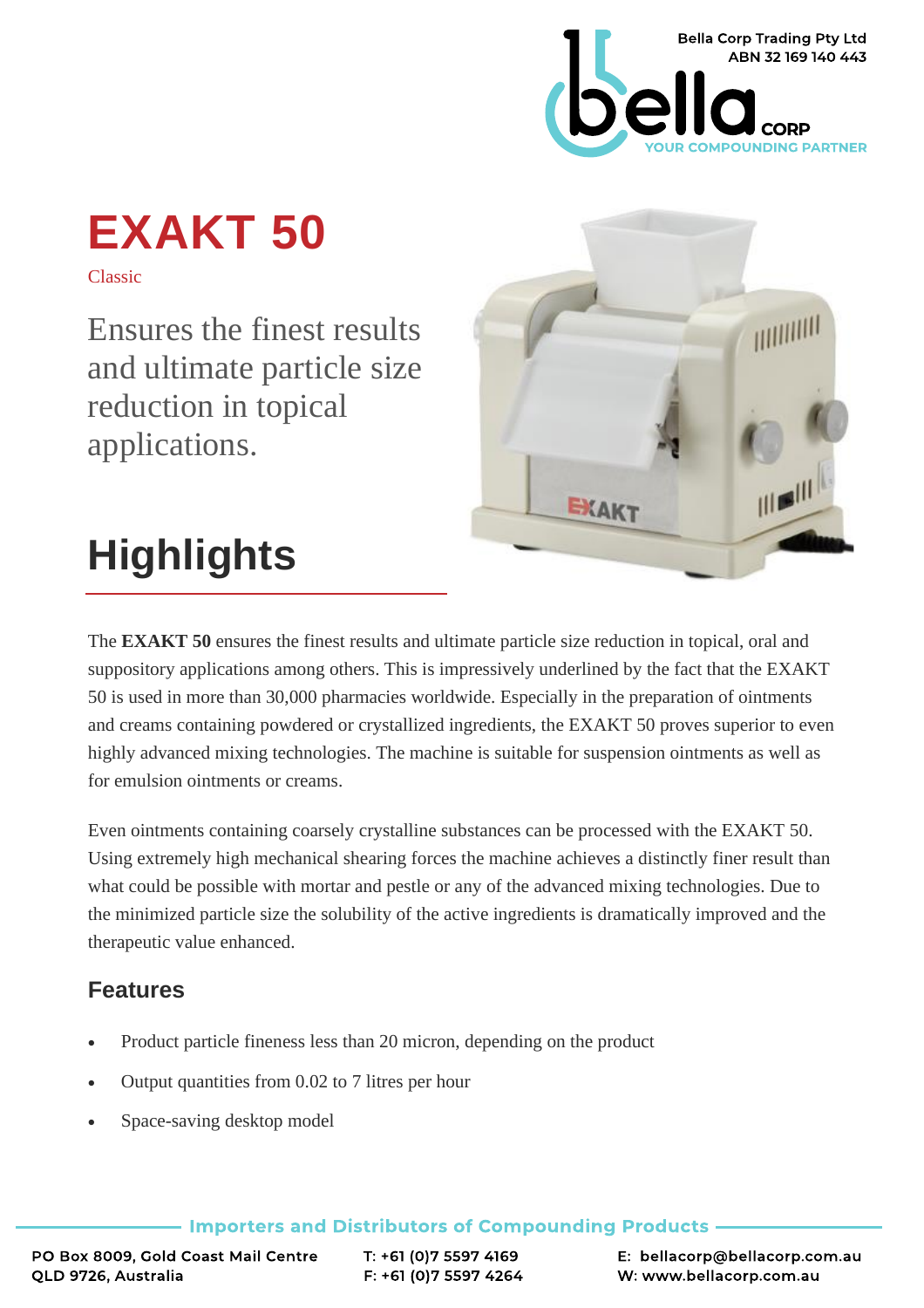## **Safety**

- Internal mechanical overload switch
- CE certified

#### **Materials**

- Roller material of chemically inert hard-porcelain
- Scraper System made of plastic

#### **Specifications**

Throughput litres/hour min-max\* – 0.02-7 *\*average depending on the product*

- Roller diameter mm 50
- Roller length  $mm 150$
- Roller speed ratio 3.3 : 1.8 : 1
- Roller material porcelain

## **The EXAKT Difference**



Substance processed with conventional mixing procedure show crystalline substances that are still clearly visible.

#### **Conventional EXAKT Ointment Mill**



Substance processed with an EXAKT Classic 50 three roll mill shows a uniform and fine consistency of the substance.